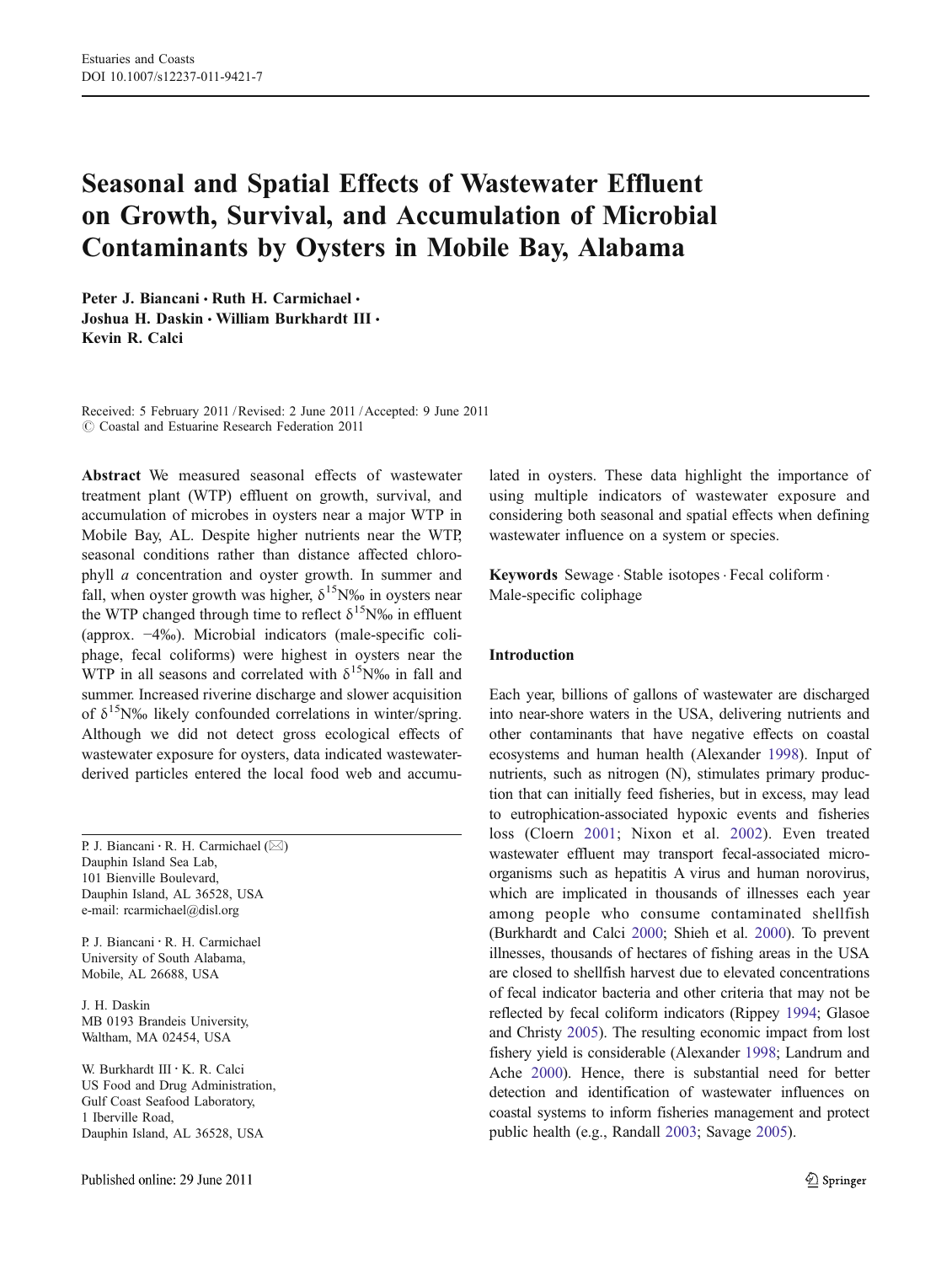The timing and spatial scale of exposure may determine how wastewater inputs affect shellfish. Seasonal differences in water temperature or salinity, for example, may mediate wastewater-stimulated shellfish growth by affecting the abundance of microalgae available as food for shellfish or altering bivalve feeding rates (Brown and Hartwick [1988](#page-10-0); Carmichael et al. [2004\)](#page-10-0). Seasonal temperature variation may also affect the abundance of bacteria and viruses (Rippey [1994;](#page-10-0) Mathias et al. [1995\)](#page-10-0). Bacteria, such as coliforms, may proliferate in nutrient-rich waters during warmer months and survive in colder months (Anderson et al. [1983;](#page-9-0) Lipp et al. [2001](#page-10-0)) while viruses are relatively more stable in colder months (Burkhardt and Calci [2000](#page-10-0)). Seasonal variation in riverine discharge into local waters can also change the concentration and composition of microbes delivered to an embayment, further confounding interpretation of wastewater influences on accumulation of microbial contaminants by shellfish (Calci et al. [1998](#page-10-0); Gregory and Frick [2001](#page-10-0); Lipp et al. [2001\)](#page-10-0). Similarly, distance from a wastewater source may reduce the concentration of N and microbes as they are diluted by receiving waters. This dilution has been detected within and among estuaries as shifts in N stable isotope ratios (an established indicator of wastewater-derived N) in suspended particles in the water column and in tissues of contaminated shellfish (e.g., Savage [2005;](#page-10-0) Daskin et al. [2008](#page-10-0)). No studies have quantified the influence of wastewater on shellfish ecology and pathogen accumulation seasonally and spatially, despite importance to defining ecosystem level effects as well as fisheries and wastewater management strategies.

To investigate the temporal and spatial effects of wastewater exposure on shellfish, we employed three independent measures of wastewater influence—traditional oyster ecology, N stable isotope analysis, and microbial indicators—across three seasonal periods (summer, fall and winter/spring) and at different distances from a major wastewater treatment plant (WTP). Season and distance from the WTP outfall had significant effects on environmental attributes, oyster growth, and bioindicators of wastewater exposure. Despite seasonal effects on oyster growth, assimilation of wastewater-derived particles was detectable to some extent in oysters year round using this suite of wastewater indicators. Fecal coliforms, the standard indicator used to assess the sanitary quality of shellfish harvest areas in the USA, were less useful to indicate wastewater exposure during the winter/spring when riverine discharge was higher. Concentrations of male-specific coliphage (MSC), a proxy for norovirus and thought to be more specific to pathogens of concern to human health (Dore and Lees [1995](#page-10-0); Shieh et al. [1999\)](#page-10-0), however, showed potential to function effectively regardless of season. Herein, we provide the first data regarding simultaneous

influence of wastewater on ecology and microbe accumulation in a commercially harvested species.

# Methods

# Sampling Scheme

To determine spatial and temporal effects of WTP effluent on sentinel oysters, we transplanted oysters at increasing distance  $(0.07, 0.5, 2.18,$  and  $5.68$  km, referred to as sites 1–4, respectively) from the Clifton C. Williams WTP located on MacDuffie Island in the northern part of Mobile Bay (Fig. [1\)](#page-2-0) during three seasonal periods. Seasonal periods were defined as summer (8 Jun–16 Jul 2007), fall (18 Oct–6 Dec 2007), and winter/spring (11 Feb–25 Mar 2008). Each seasonal period was approximately 6 weeks in duration with sampling every 2 weeks, weather permitting. Wastewater at the facility undergoes secondary treatment prior to discharge into Mobile Bay (Volkert and Associates, Inc. [2006\)](#page-10-0). The nearby Mobile Bay ship channel may act as a conduit for waters from the upper bay to the mouth (Fig. [1](#page-2-0)), providing a potential north–south gradient of wastewater concentration as it mixes with and is diluted by surrounding bay water (Daskin et al. [2008](#page-10-0); Huang et al. [2009](#page-10-0)).

## Transplanted Oysters

Oysters (Crassostrea virginica) were deployed in cages measuring  $33 \times 33 \times 10$  cm deep and constructed from a 2.5-cm plastic-coated wire mesh. During the initial summer season, 18 oysters, measuring on average  $54.5\pm0.4$  mm height (longest shell dimension), were placed in each cage. During subsequent seasons, 30 oysters, measuring  $55.0 \pm 0.3$ (fall) and  $57.3\pm0.3$  mm (winter/spring) shell height were planted. The higher number better accommodated sample processing. Two replicate cages were placed 0.5 and 1.5 m below the surface at each site  $(n=4$  per site). Oysters were obtained from stocks reared at the Auburn University Shellfish Laboratory on Dauphin Island, AL. Prior to transplanting, oysters were held in recirculating seawater aquaria at the Dauphin Island Sea Lab and gradually acclimated to ambient field conditions by adjusting salinity to 2–3 and temperature to 2–3 $\mathrm{^{\circ}C}$  per day. Oysters (*n*=4 in summer and 8 in fall and winter/spring) were collected from each cage biweekly to measure growth and stored at −20°C for subsequent biochemical analyses.

# Oyster Growth and Survival

To measure growth, the leading edge of each shell was marked with permanent marker or paint pen before trans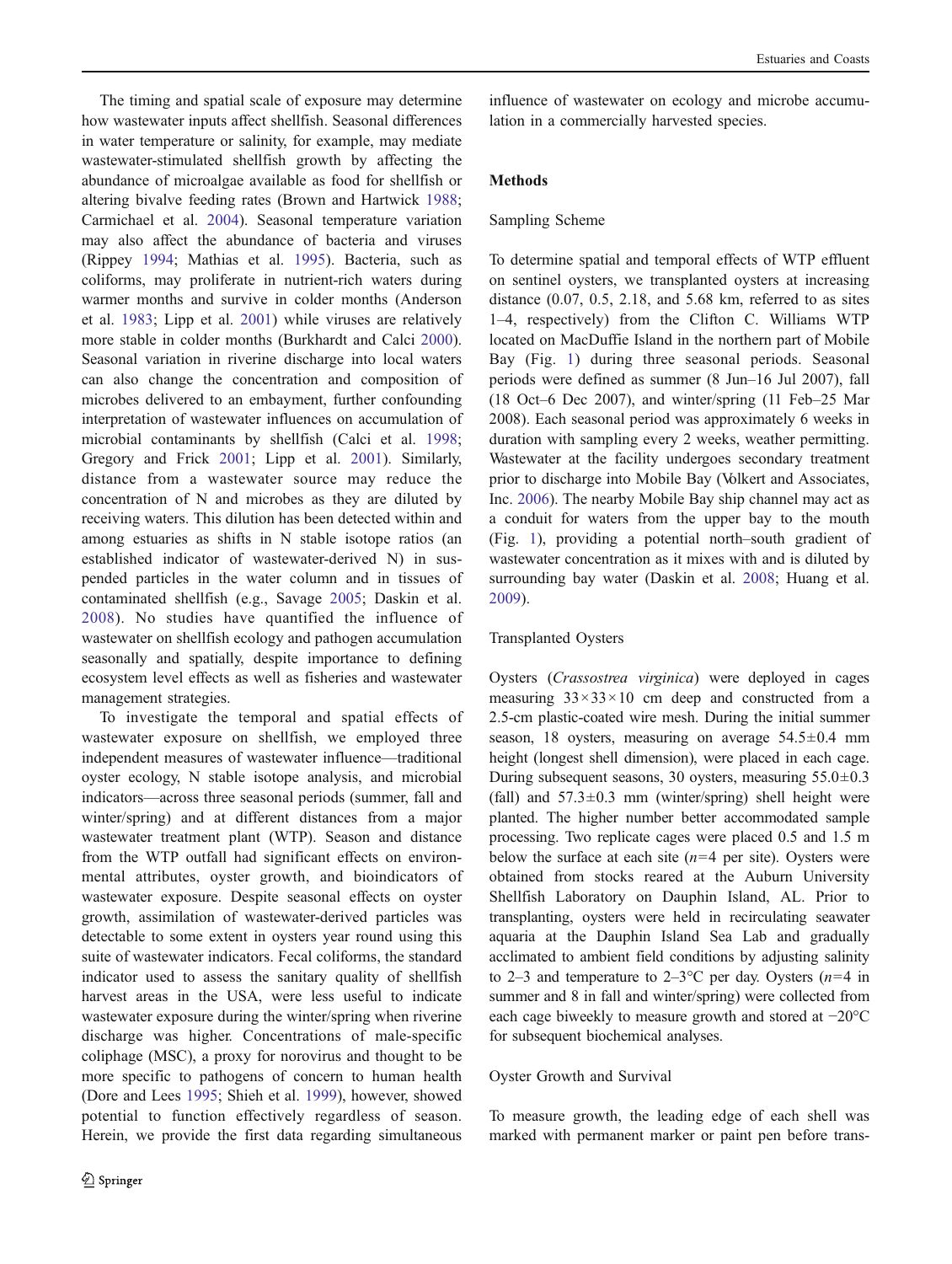<span id="page-2-0"></span>Fig. 1 Study sites in Mobile Bay, AL, located 0.07, 0.5, 2.18, and 5.68 km (black, dark gray, light gray, and white dots, respectively) from the Clifton C. Williams WTP outfall (WTP). The gray line indicates the Mobile Bay ship channel, and stars indicate four background control water sampling sites



planting. Upon collection, mortalities were noted and growth was measured to the nearest 0.1 mm as the difference between the marked edge and new growth along the axis of longest shell length (shell height). Growth was reported as the mean growth per day for each collection period and site. During the fall, cages at 2.18 km from the WTP outfall were lost due to theft or vandalism, and data from oysters at this site were omitted from growth, isotope, and microbial statistical analyses.

## Ancillary Measurements

Water and Effluent Sampling Water samples were collected using a horizontal water sampler (Wilco) at the depth of transplant cages prior to collection of oysters on each collection date. WTP effluent was collected directly from the dechlorination contact chamber immediately prior to release into the outfall pipe at the start and end of the study. To determine the background conditions in Mobile Bay, water samples were collected from control sites north of the WTP outfall and south of the study sites. Samples were stored on ice in acid-washed opaque Nalgene bottles and processed within 8 h of collection to separate filtrate for nutrient analyses from suspended particles (SPM) for chlorophyll a (chl a) and stable isotope analysis. To do this, samples were pre-filtered through a 200-μm plastic mesh before vacuum filtration through 25 mm 0.7 μm pore-size Wattman GF/F glass fiber filters.

Nutrient and Chl a Analyses Filtrate was frozen at −20°C for N and phosphorus (P) analysis. Nutrient  $(NO_3^-$ ,  $NO_2^-$ , and NH4 + ) analysis of the filtered water was performed on a Skalar San+Autoanalyzer according to the methods of Strickland and Parsons [\(1972\)](#page-10-0). Chl a was extracted from filters using a 2:3 DMSO/90% acetone solution as described by MacIntyre and Cullen  $(2005)$  $(2005)$  $(2005)$ . Filters for chl *a* were analyzed using a Turner Designs TD700 fluorometer. Three pseudo-replicate filters were processed to obtain one value for each water sample.

Environmental Attributes Temperature, salinity, and DO concentrations at each site were measured using a YSI 85 handheld meter at the depth of transplant cages. To determine the effects of freshwater discharge on microbial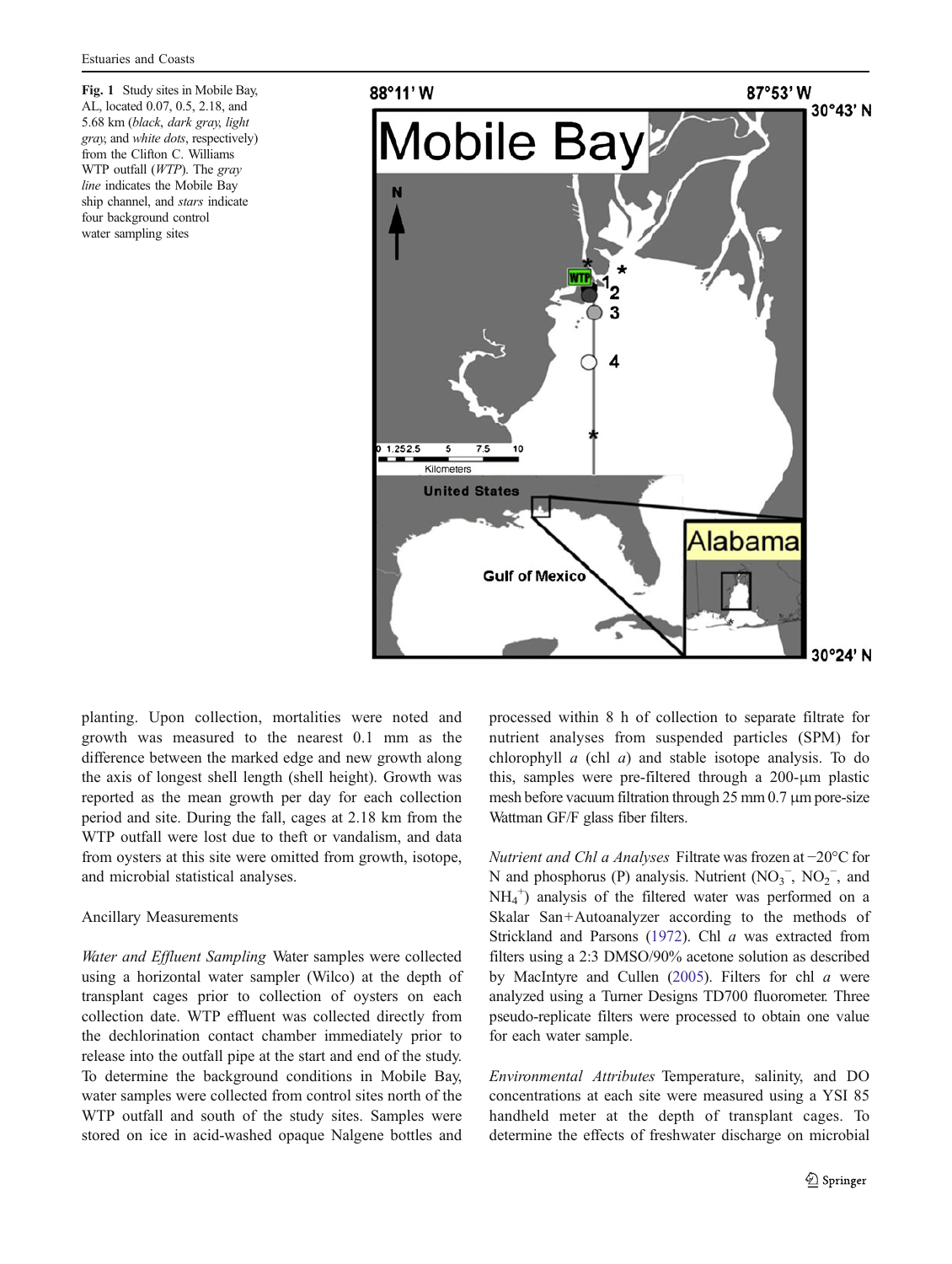concentrations, riverine discharge into Mobile Bay was estimated by adding daily discharge rates at two US Geological Survey (USGS) gauging stations, the Coffeeville Dam on the Tombigbee River (USGS site #: 02469765) and the Claiborne Dam on the Alabama River (USGS site #: 02429500) (USGS [2010\)](#page-10-0). The mean discharge for 14 days prior to each sampling date was selected for analysis based on our sampling scheme (the time estimated for temporally explicit stable isotope and microbial data) and an estimated 5-day lag between readings at the river gauging stations and our sites in Mobile Bay (Schroeder [1979;](#page-10-0) Daskin et al. [2008\)](#page-10-0). The resulting flow data from the 2-week increments were used for comparison to biweekly microbial data and to calculate seasonal means.

#### Stable Isotope Analysis

Two filters (prepared as described above) of SPM from each receiving water and effluent sample were dried at 60°C to a constant weight for stable isotope (SI) analysis. To obtain mean SI ratios for oysters at each site, and capture individual variation, three replicate samples were used; the samples were comprised of tissue from two individual oysters and an aggregate tissue sample from four oysters. Soft tissues were removed from the shell and washed with ultra-pure water (dual deionization followed by a microbial post filter). The adductor muscle was separated from the remaining whole tissues. Adductor muscle was dried at 60°C to a constant weight, ground to a powder using a mortar and pestle, and 1–3 mg was packed for analysis.

All stable isotope samples were analyzed at the UC Davis Stable isotope facility by continuous flow isotope ratio mass spectrometry (20–20 mass spectrometer, PDZ Europa) after sample combustion to  $CO<sub>2</sub>$  and  $N<sub>2</sub>$  in an online elemental analyzer (PDZ Europa Automatic N and C Analyzer-Gas Solid Liquid). Gases were separated on a Carbosieve G column (Supelco) before introduction to the isotope ratio mass spectrometer.

## Microbial Analysis

Oysters for microbial analysis were sampled at time zero and at the end of each seasonal period  $(n=8$  for summer and  $n=10$  for fall and winter/spring). Oysters seasonally sampled for microbial analysis were combined from four cages at each site to provide a sufficient quantity of oyster tissue for subsequent microbial assays. Whole oyster samples were stored on ice and processed within 24 h, including thorough washing, shucking, and aggregating whole tissues for analyses according to recommended Procedures of the Examination of Seawater and Shellfish (American Public Health Association [1970\)](#page-9-0). Fecal coliform concentrations in oyster tissue and water were determined by a conventional five-tube multiple dilution most-probable number (MPN) procedure (American Public Health Association [1970\)](#page-9-0). Briefly, lauryl tryptose broth (Difco) was chosen as the presumptive growth media, while confirmation was performed by inoculating liquid EC-MUG media (Difco) and incubating at 44.5°C for 18–24 h (Rippey et al. [1987\)](#page-10-0). MSC densities were determined in oyster tissues and water by using a modified double-agar overlay method described by Cabelli et al. [\(1988\)](#page-10-0). Water was analyzed similarly to oyster tissue supernatant. After incubation at 35°C for 18– 24 h, viral plaques were enumerated and densities determined.

#### Statistical Analyses

Analysis of variance revealed no significant differences in growth or SI ratio between cages at each site. Hence, cages were considered replicates  $(n=4)$  for each site. Mean values for SI ratios of oyster tissue represent the mean of two individuals and one aggregate. All analyses were performed by Minitab 15<sup>®</sup>, using a general linear model for analyses of variance followed by Tukey's test of variability, unless otherwise indicated. Data were log-transformed for further analysis and error was propagated according to Valiela ([2000](#page-10-0)). All linear correlations were tested using the Pearson's product-moment correlation coefficient. Principle component analysis (PCA) was applied to determine the combination of variables (i.e.; nutrients, temperature, salinity, and DO concentrations) that had the greatest effect on chl a concentration among sites.

## Results

Seasonal and Spatial Variation in Environmental Attributes

Mean water temperatures ranged from 15°C to 29°C and showed predictable seasonal differences regardless of distance from the WTP (Table [1;](#page-4-0) ANOVA:  $F_{2,46}$ =116.01, P<0.001; Tukey's post hoc test: for all seasonal period comparisons  $P<0.001$ ). Mean DO values fell within the normoxic range at all sites in all seasons and generally had an inverse relationship with temperature (Table [1](#page-4-0)).

Salinity ranged from 4 to 20 during the study, showing significantly higher salinity in the fall and lower salinity in the winter/spring, but no difference relative to distance from the WTP (ANOVA season:  $F_{2, 46} = 59.84, P < 0.001$ ;Tukey's test: P<0.001 for all seasonal comparisons). Lower salinity in winter/spring corresponded to significantly higher riverine discharge into Mobile Bay during that seasonal period (Table [1](#page-4-0); ANOVA:  $F_{2, 58}$ =78.96, P<0.001; Tukey's test: P<0.001 for comparisons between winter/spring and summer or fall,  $P=0.91$  for summer compared to fall).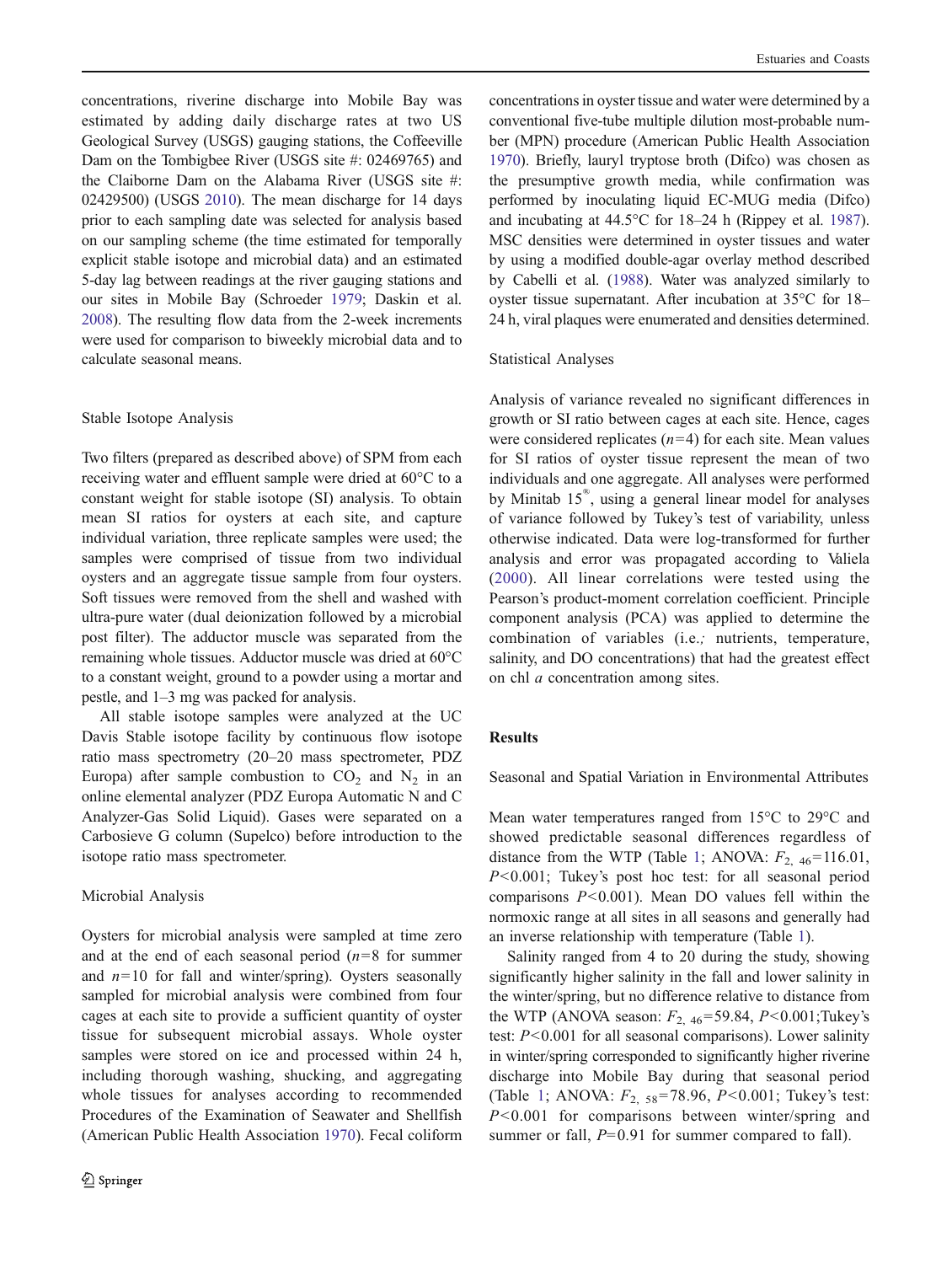<span id="page-4-0"></span>

|               | <b>Table 1</b> Riverine discharge, water temperature (Temp), dissolved oxygen concentration (DO), salinity, nitrate (NO <sub>3</sub> ), nitrite (NO <sub>2</sub> ), ammonium (NH <sub>4</sub> <sup>1</sup> ), total dissolved nitrogen (TDN),<br>phosphate (PO <sub>4</sub> <sup>-3</sup> ), and chlorophyll $a$ (chl $a$ ) $\pm$ standard error |                | measured during three sampling seasons at four sites increasingly distant from a WTP outfall in Mobile Bay, AL |                 |             |                                                              |               |               |                                   |                          |
|---------------|--------------------------------------------------------------------------------------------------------------------------------------------------------------------------------------------------------------------------------------------------------------------------------------------------------------------------------------------------|----------------|----------------------------------------------------------------------------------------------------------------|-----------------|-------------|--------------------------------------------------------------|---------------|---------------|-----------------------------------|--------------------------|
| Season        | Site Riverine Discharge (m <sup>3</sup> s <sup>-1</sup> ) Temp (°C) DO (mg L <sup>-1</sup> )                                                                                                                                                                                                                                                     |                |                                                                                                                | Salinity        |             | $NO2^-$ ( $\mu M$ ) $NO3^-$ ( $\mu MJ$ ) $NH4^+$ ( $\mu M$ ) |               |               | TDN $(\mu M)$ $PO_4^{-3} (\mu M)$ | Chl a (mg $L^{-1}$ )     |
| Summer        | $233 + 8$                                                                                                                                                                                                                                                                                                                                        | $29.0 \pm 0.5$ | $4.3 \pm 0.7$                                                                                                  | $13.2 \pm 1.2$  | $0.7 + 0.1$ | $2\pm0$                                                      | $90 \pm 14$   | $134 \pm 12$  | $3.1 \pm 1.3$                     | $16.3 + 4.2$             |
|               |                                                                                                                                                                                                                                                                                                                                                  | $28.5 + 0.8$   | $4.7 + 0.6$                                                                                                    | $11.7 \pm 1.3$  | $0.3 + 0.1$ | $\frac{1}{2}$                                                | $13 + 7$      | $50 + 11$     | $1.2 + 0.4$                       | $21.8 \pm 7.3$           |
|               |                                                                                                                                                                                                                                                                                                                                                  | $28.7 \pm 0.6$ | $4.9 \pm 0.3$                                                                                                  | $12.9 \pm 1.3$  | $0.2 + 0.1$ | $\equiv$                                                     | $4\pm2$       | $36 + 3$      | $0.7 + 0.1$                       | $21.1 \pm 7.1$           |
|               |                                                                                                                                                                                                                                                                                                                                                  | $27.6 + 1.0$   | $4.9 \pm 0.3$                                                                                                  | $(4.0 \pm 1.5)$ | $0.2 + 0.0$ | $1\pm 0$                                                     | $4\pm1$       | $35 + 3$      | $0.8 + 0.2$                       | $21.5 + 8.2$             |
| Fall          | $191 \pm 9$                                                                                                                                                                                                                                                                                                                                      | $20.7 + 2.0$   | $5.4 \pm 0.3$                                                                                                  | $20.2 + 1.0$    | $1.0 + 0.2$ | $3.0 + 0.6$                                                  | $122 + 30$    | $178 + 34$    | $4.0 + 1.3$                       | $7.8 \pm 1.5$            |
|               |                                                                                                                                                                                                                                                                                                                                                  | $20.7 + 2.0$   | $5.7 \pm 0.4$                                                                                                  | $19.9 \pm 1.4$  | $0.6 + 0.2$ | $2.3 \pm 0.6$                                                | $27 + 6$      | $66 + 8$      | $1.6 + 0.4$                       | $7.1 \pm 1.1$            |
|               |                                                                                                                                                                                                                                                                                                                                                  | $20.6 + 2.0$   | $6.1 \pm 0.2$                                                                                                  | $18.6 \pm 0.9$  | $0.3 + 0.1$ | $2.0 + 0.6$                                                  | $5 \pm 1$     | $35 \pm 2$    | $0.9 + 0.2$                       | $7.9 \pm 1.3$            |
|               |                                                                                                                                                                                                                                                                                                                                                  | $20.3 + 2.0$   | $6.9 \pm 0.5$                                                                                                  | $17.9 \pm 1.3$  | $0.3 + 0.1$ | $1.5 \pm 0.7$                                                | $2 + 1$       | $35 + 4$      | $0.6 + 0.1$                       | $10.2 \pm 1.4$           |
| Winter/spring | $1,691 \pm 120$                                                                                                                                                                                                                                                                                                                                  | $15.6 \pm 0.7$ | $7.0 + 0.3$                                                                                                    | $6.6 + 2.1$     | $1.9 + 0.3$ | $8.7 \pm 1.8$                                                | $121 + 27$    | $213 + 43$    | $2.5 \pm 0.4$                     | $9.2 \pm 1.5$            |
|               |                                                                                                                                                                                                                                                                                                                                                  | $15.0 \pm 0.9$ | $6.9 \pm 0.4$                                                                                                  | $7.0 + 2.4$     | $0.7 + 0.2$ | $9.7 \pm 1.5$                                                | $26 + 3$      | $79 + 2$      | $1.0 + 0.2$                       | $9.7 \pm 1.7$            |
|               |                                                                                                                                                                                                                                                                                                                                                  | $14.7 + 1.0$   | $8.1 \pm 0.4$                                                                                                  | $5.8 + 3.6$     | $0.3 + 0.1$ | $9.3 \pm 1.9$                                                | $3 \pm 1$     | $47 + 4$      | $0.4 + 0.0$                       | $12.6 \pm 1.5$           |
|               |                                                                                                                                                                                                                                                                                                                                                  | $14.7 + 1.0$   | $8.4 \pm 0.2$                                                                                                  | $4.4 \pm 1.7$   | $0.3 + 0.1$ | $9.7 \pm 0.9$                                                | $5\pm1$       | $53 + 5$      | $0.5 + 0.0$                       | $11.2 \pm 1.4$           |
| Effluent      | I                                                                                                                                                                                                                                                                                                                                                |                |                                                                                                                |                 | $2.8 + 0.1$ | $2.7 \pm 0.4$                                                | $936 \pm 160$ | $1,223 + 309$ | $57 + 36$                         | $\overline{\phantom{a}}$ |

Unlike other environmental variables, nutrient concentrations differed among season and among sites.  $NH<sub>4</sub>$  typically was the nutrient of greatest concentration across all sites and seasons. Concentrations of NO<sub>3</sub>, NO<sub>2</sub>, and total dissolved nitrogen (TDN) differed among seasons (ANOVA season: NO<sub>3</sub>:  $F_{2,46}$ =86.40, P<0.001; NO<sub>2</sub>:  $F_{2,46}$ =6.89, P<0.01; TDN:  $F_{2, 46} = 4.15$ ,  $P = 0.02$ ), with significantly lower concentrations in summer compared to winter/spring (Tukey 's test: P<0.02 for all comparisons). Nutrient concentrations were significantly higher at the site nearest the WTP, in all seasons for all nutrients except NO <sup>3</sup> (not significantly higher in any season) and PO<sub>4</sub> (not significant in summer) (Tables 1 and 2).

Chl *a* concentrations ranged from 7 to 22 mg  $L^{-1}$ (Table 1) and were significantly higher in summer than in the fall or winter/spring, but did not differ among sites (Table 2; ANOVA season:  $F_{2, 46} = 10.61, P < 0.001$ ; Tukey's: P<0.01 for both comparisons). Accordingly, PCA analysis indicated that nutrients and temperature made the greatest contribution to chl a concentration (Table [3](#page-5-0)). The PCA extracted three significant components with eigenvalues above 1, and the first two components explained more than 75% of the variance in the data (Table [3\)](#page-5-0).

## Oyster Growth and Survival

Oysters showed significant growth through time in all seasons (Fig. [2](#page-5-0); ANOVA days in situ: summer:  $F_{2, 148}$ = 108.34, P<0.001; fall:  $F_{2, 244} = 28.16$  P<0.001; winter/ spring:  $F_{2,419}$ =66.41,  $P<0.001$ ), with the greatest growth measured on the last collection days (Fig. [2\)](#page-5-0). Because oyster growth rates differed significantly among seasons (ANOVA season:  $F_{2, 816} = 334.99, P < 0.001$ ), but not relative to distance from the WTP, data for all sites were combined in Fig. [2.](#page-5-0) The greatest oyster growth occurred in the summer (Fig. [2,](#page-5-0) top panel; Tukey's test:  $P < 0.001$  for all comparisons) when water temperature and chl a concentrations were highest. Summer growth was approximately

Table 2 ANOVA statistics for comparison of nutrient and chl a concentrations among study sites in each season

|                   | Summer  |         | Fall    |         | Winter/spring |         |
|-------------------|---------|---------|---------|---------|---------------|---------|
| Attribute         | $F_{3}$ | Р       | $F_{3}$ | Р       | $F_{3}$       | Р       |
| $NO_3^-$          | 2.07    | 0.16    | 1.06    | 0.40    | 0.10          | 0.96    |
| $NO_2^-$          | 5.54    | 0.01    | 6.48    | < 0.01  | 16.46         | < 0.001 |
| $\mathrm{NH_4}^+$ | 28.51   | < 0.001 | 21.37   | < 0.001 | 34.59         | < 0.001 |
| <b>TDN</b>        | 33.49   | < 0.001 | 21.37   | < 0.001 | 12.84         | < 0.001 |
| $PO_4^-$          | 2.61    | 0.10    | 5.32    | 0.02    | 23.72         | < 0.001 |
| Chl a             | 0.14    | 0.93    | 1.01    | 0.42    | 1.06          | 0.40    |
|                   |         |         |         |         |               |         |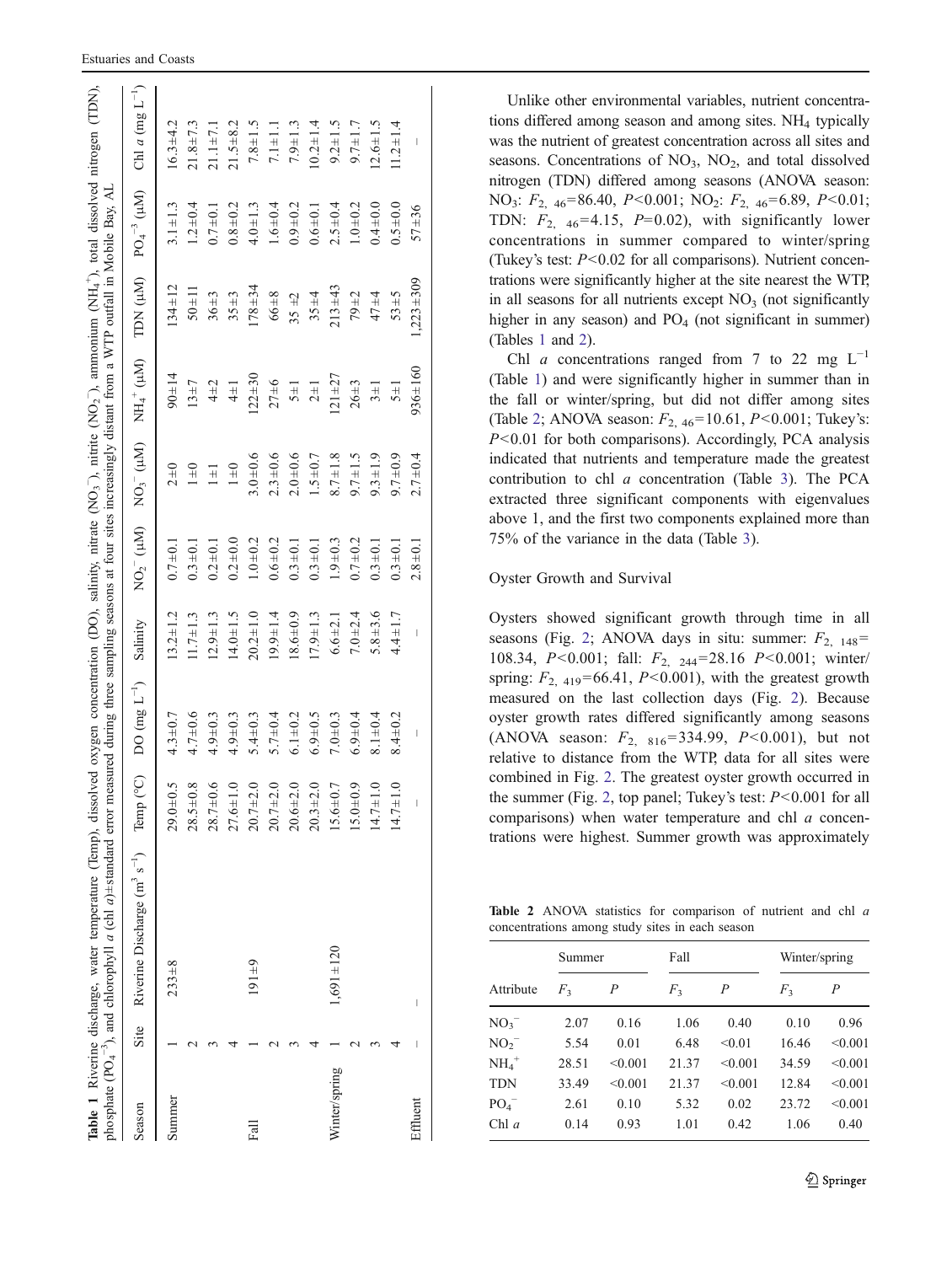<span id="page-5-0"></span>Table 3 Eigenanalysis and corresponding correlation matrix outputs for the two primary components from principal components analysis (PCA) of chlorophyll a concentration and environmental data

| Variable                  | PC1     | PC <sub>2</sub> |  |
|---------------------------|---------|-----------------|--|
| Eigenvalue                | 3.51    | 2.51            |  |
| Proportion                | 0.44    | 0.31            |  |
| Cumulative                | 0.44    | 0.75            |  |
| <b>TDN</b>                | 0.51    | $-0.07$         |  |
| $PO_4^{-3}$ ( $\mu$ M)    | 0.42    | $-0.23$         |  |
| $NH_4^+$ ( $\mu$ M)       | 0.50    | $-0.17$         |  |
| $NO2-$ ( $\mu$ M)         | 0.47    | $-0.02$         |  |
| $NO_3^- (\mu M)$          | 0.24    | 0.33            |  |
| DO $(mg L^{-1})$          | 0.07    | 0.59            |  |
| Temperature $(^{\circ}C)$ | $-0.16$ | $-0.57$         |  |
| Salinity                  | $-0.04$ | $-0.37$         |  |

2.5 times faster than growth in the fall and nearly ten times faster than growth in winter/spring (Fig. 2, insets; ANOVA: fall:  $F_{2, 244} = 8.78$ ,  $P < 0.001$ ; winter/spring:  $F_{3, 419} = 3.91$ ,  $P<0.01$ ). During all seasons oyster mortality was less than 5%, and mortality was not related to number of days in the field or distance from the WTP outfall.

# Stable Isotopes

 $\delta^{15}N$  in SPM Nitrogen-stable isotopes in SPM (available food for oysters) differed with season and distance from the WTP.  $\delta^{15}$ N values in SPM of receiving waters ranged from −5.5‰ at site 1 in the fall to 8.1‰ at site 4 in the summer. Overall,  $\delta^{15}N$  values in SPM were heavier in the summer than in fall (ANOVA:  $F_{2, 94} = 5.13$ ,  $P < 0.01$ ; Tukey's test;  $P=0.01$ ), but  $\delta^{15}N$  values in winter/spring were not different from other seasons.  $\delta^{15}N$  values of SPM in receiving waters were lighter at site 1, closest to the WTP, than at other sites in the summer and winter/spring (ANOVA: summer:  $F_{2, 30}$ =14.52, P<0.001; winter/spring:  $F_{2, 30}$ =50.14, P<0.001; fall:  $F_{2, 30}$ =2.26, P=0.10; Tukey's test:  $P < 0.01$  for Site 1 comparisons). The isotopic differences among sites are consistent with lighter  $\delta^{15}$ N values of suspended particles in WTP effluent (−4.2±0.03‰) compared to surrounding waters of Mobile Bay  $(7.0\pm0.5\%)$ ; Fig. [3\)](#page-6-0). A control site sampled immediately north of the WTP on an incoming tide in winter/spring showed a mean  $\delta^{15}$ N value of 2.6±1.0‰, which is close to values at the outfall and consistent with tidal flow moving lighter, wastewater-derived particles northward on an incoming tide in contrast to heavier particles in surrounding waters. In the fall,  $\delta^{15}$ N values were similar among sites, driven by unusually light values at sites 3 and 4 (Fig. [3,](#page-6-0) middle panel). Similarly, light  $\delta^{15}N$  values (approx.  $-3\%$ ) were found at the control site south of site 4 during this same sampling period.



Fig. 2 Oyster growth compared to days in situ for the three seasons of study. The vertical line in each plot indicates the range of growth. Top and bottom box boundaries show upper and lower quartiles, and the hash mark crossing each vertical line represents median growth. Mean (±standard error) growth per day for the season is shown in the insets. Letters indicate results of Tukey's post hoc tests:  $P < 0.001$  for all summer and winter/spring comparisons;  $P < 0.001$  for day 14 compared with other days in fall

 $\delta^{15}N$  in Oyster Tissue  $\delta^{15}N$  values in oyster tissues differed relative to days in situ, season, and distance from the WTP. The mean  $\delta^{15}N$  values in oyster tissues decreased with increasing days in situ as oysters grew in summer and fall (Fig. [4;](#page-6-0) ANOVA days in situ: summer:  $F_{2, 38} = 8.42$ ,  $P =$ 0.001; fall:  $F_{2, 107} = 34.43$ , P<0.001). The initial hatcheryderived isotope ratio  $(10.0\pm0.5\%)$  was replaced by ratios specific to each transplant site (Fig. [4](#page-6-0); Tukey's test: summer:  $P<0.001$  for day 38 compared to day 10; fall:  $P<0.001$  for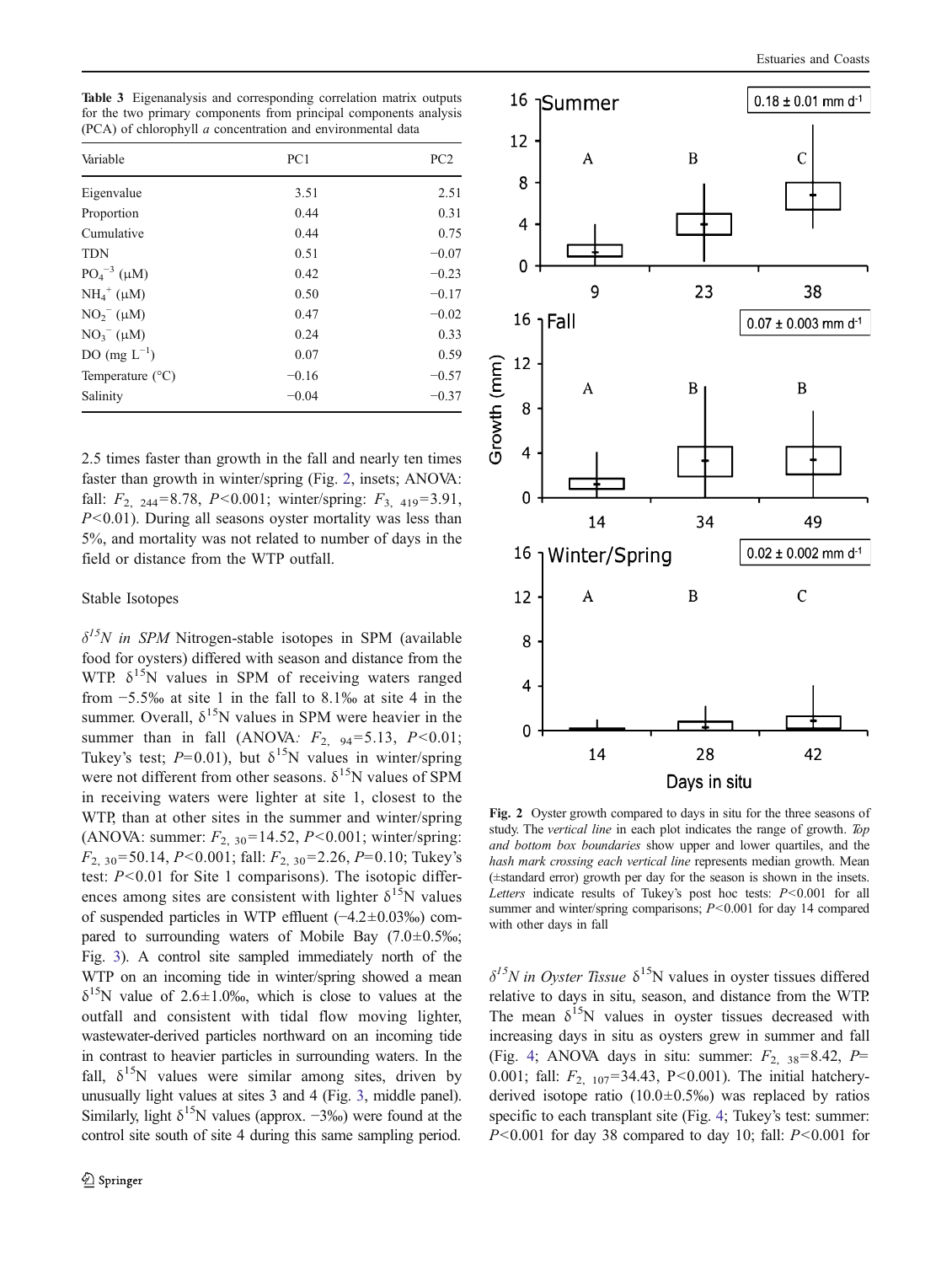<span id="page-6-0"></span>

Fig. 3  $\delta^{15}$ N values in suspended particulate material (SPM) from receiving waters at four sites, increasingly distant from the WTP. Triangles represent the  $\delta^{15}N$  values of WTP effluent. The dashed lines represent mean ( $\pm$ standard error) background  $\delta^{15}N$  values of SPM in Mobile Bay. Note that the y-axis passes through  $0'$  km distance, indicating the location of the outfall

all comparisons to day 14). Overall,  $\delta^{15}N$  values in oyster tissues were lightest in summer, reflecting the greatest acquisition of ambient  $\delta^{15}$ N values (Tukey's test:  $P < 0.01$ ) for all comparisons). Accordingly,  $\delta^{15}N$  values in oyster tissue positively correlated with but were heavier than  $\delta^{15}N$ values in SPM from surrounding waters in summer (Fig. [5,](#page-7-0) Pearson's correlation  $r=0.80$ ,  $P=0.001$ ).

#### Microbial Concentrations

MSC and fecal coliform concentrations showed similar patterns in water and oyster tissues, but MSC was a more specific indicator of wastewater influence among seasons.

MSC and fecal coliform concentrations were consistently higher in tissues than in water (Table [4\)](#page-7-0), and neither indicator differed in concentration among seasons (ANOVA season: MSC: Water:  $F_{2,6} = 3.99$ ,  $P = 0.14$ ; Tissue:  $F_{2,9} = 1.09$ ,  $P=0.40$ ; Fecal coliform: Water:  $F_{2, 6} = 2.24$ ,  $P=0.23$ ; Tissue:  $F_{2,9}$ =2.73, P=0.16). During the winter/spring, however, fecal coliform concentrations in oyster tissue were greater than the maximum limit of detection, corresponding to the period of highest riverine discharge into Mobile Bay (Table [1\)](#page-4-0). Because riverine discharge may have contributed to the high microbial load during this period, we opted to eliminate winter/spring data from subsequent analyses. MSC and fecal coliform concentrations in water and tissues did not



Fig. 4  $\delta^{15}$ N values in oyster tissue compared with the number of days in situ during three seasonal periods of the study. Triangles indicate the  $\delta^{15}$ N value in oyster tissues at time 0 (hatchery based). The *dashed lines* represent the  $\delta^{15}N$  value of suspended particles in WTP effluent. Note that the y-axis passes through day  $0$ ', indicating the day oysters were deployed at field sites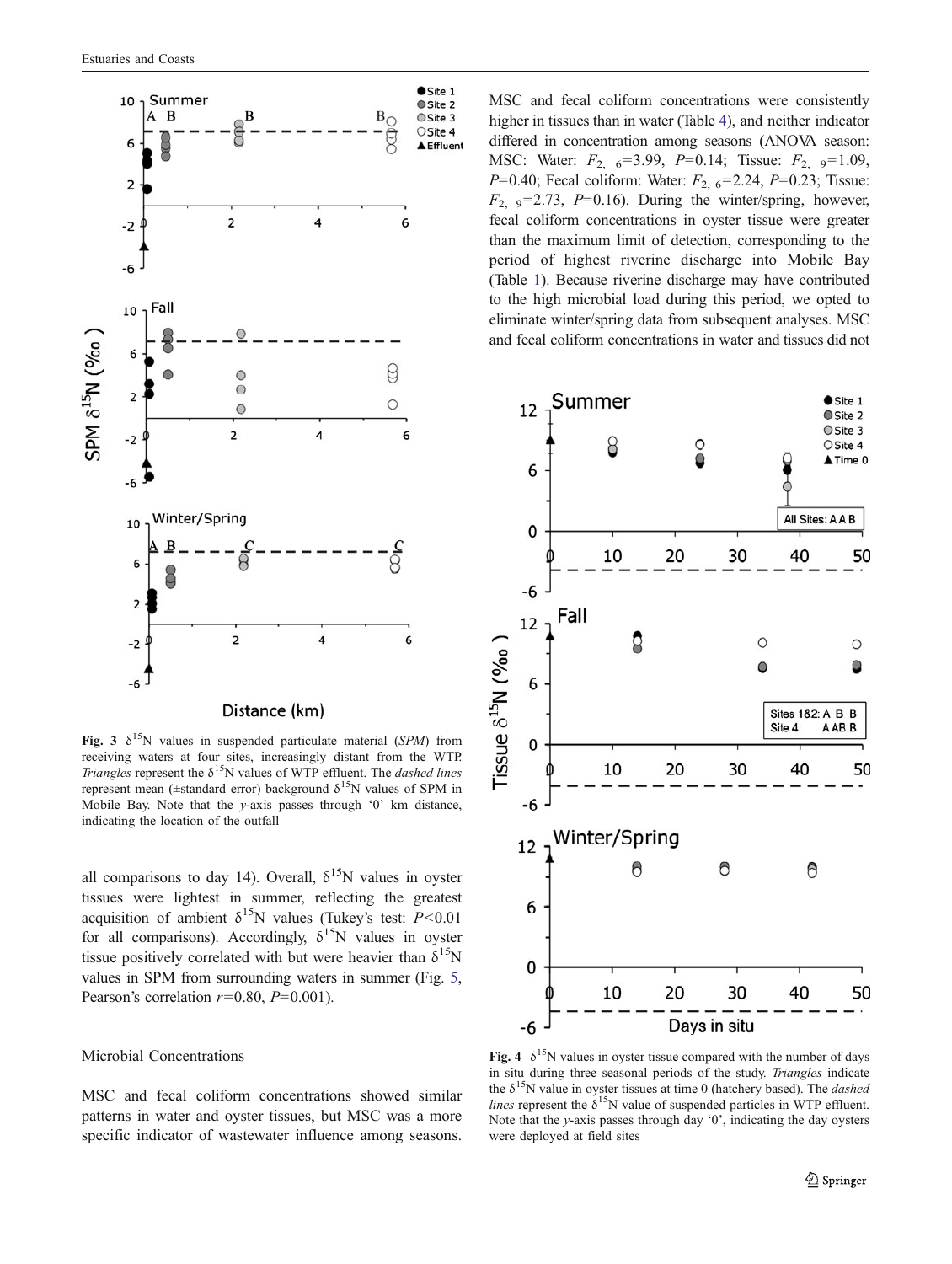<span id="page-7-0"></span>

| <b>Table 4</b> MSC and fecal coliform<br>concentrations in receiving waters |        |      | MSC (PFU 100 $g^{-1}$ ) |        | Fecal coliforms (MPN 100 $g^{-1}$ ) |         |
|-----------------------------------------------------------------------------|--------|------|-------------------------|--------|-------------------------------------|---------|
| and oyster tissues at four sites<br>increasingly distant from a WTP         | Season | Site | Water                   | Tissue | Water                               | Tissue  |
| in Mobile Bay, AL, separated by<br>sampling season                          | Summer |      | 100                     | 2,296  | 79                                  | 540     |
|                                                                             |        | 2    | 20                      | 1,643  | 13                                  | 350     |
|                                                                             |        | 3    | 10                      | 197    | 17                                  | 130     |
|                                                                             |        | 4    | 10                      | 171    | 8                                   | 350     |
|                                                                             | Fall   |      | 160                     | 27,503 | 490                                 | 9,200   |
|                                                                             |        | 2    | 60                      | 1,368  | 140                                 | 3,500   |
|                                                                             |        | 3    | 20                      |        | 49                                  |         |
|                                                                             |        | 4    | 10                      | 5      | 2                                   | 130     |
|                                                                             | Spring |      | -                       | 2,633  |                                     | >16,000 |
|                                                                             |        | 2    |                         | 3,112  |                                     | >16,000 |
|                                                                             |        | 3    |                         | 126    |                                     | 1,700   |
| MSC male-specific coliphage,<br>MPN most-probable number                    |        | 4    |                         | 13     |                                     | 120     |

differ among sites (ANOVA—MSC: Water:  $F_{2, 6}$ =4.20, P= 0.09; Tissue:  $F_2$ ,  $9=1.14$ ,  $P=0.42$ ; fecal coliform: Water:  $F_{2,6}$ =1.81, P=0.32; Tissue:  $F_2$ ,  $9=0.73$ , P=0.23), but the highest absolute concentrations of each indicator were found at site 1 (Fig. [6\)](#page-8-0). When distance was considered a continuous variable, MSC concentrations in tissues showed a significant logarithmic decrease relative to distance from the WTP (Fig. [6,](#page-8-0) bottom left panel, Regression:  $F_{\text{reg3}} = 22.19$ ,  $P < 0.01$ ,  $R^2 =$ 0.752,  $y=-27.60ln(x)+43$ .

## Stable Isotope and Microbial Correlations

MSC and fecal coliform concentrations in oyster tissues were correlated with  $\delta^{15}N$  values in oyster tissues (Pearson's correlation—MSC: r=−0.38, P=0.01; fecal coliform:  $r=-0.42$ ,  $P=0.01$ ; Fig. [7,](#page-8-0) bottom panels). In contrast, neither MSC nor fecal coliforms correlated with  $\delta^{15}$ N values in water (Fig. [7,](#page-8-0) top panels).



Fig. 5  $\delta^{15}N$  values in oyster tissues compared with  $\delta^{15}N$  values in SPM from receiving waters at four sites increasingly distant from the WTP. The dashed line shows a 1:1 fit

### Discussion

Season and distance from the WTP outfall had significant effects on environmental attributes, oyster growth, and other bioindicators of wastewater exposure. Season affected water temperature, salinity, chl *a* concentrations, oyster growth, and in turn, the integration of wastewater-specific stable isotopes into oyster tissue. Seasonal variation in riverine discharge may also have affected total fecal coliform load to receiving waters because upstream riverine and terrestrial inputs convey fecal coliforms to estuaries (Calci et al. [1998](#page-10-0); Gregory and Frick [2001;](#page-10-0) Lipp et al. [2001](#page-10-0)). In contrast, distance from the WTP affected the concentration of nutrients in receiving waters, the magnitude of  $\delta^{15}N$  values in SPM and oyster tissues, and MSC concentrations in oysters. Although these seasonal and spatial effects were distinct, they were not entirely independent. For example, chl a concentration (a measure of food supply for oysters) was mediated by wastewaterdependent nutrient concentrations and season-dependent water temperature. Similarly,  $\delta^{15}$ N values in oyster tissues were determined by proximity to the wastewater source but also mediated by growth rates, which varied with seasonal shifts in water temperature and food supply. These data highlight the importance of considering both seasonal and spatial effects when defining wastewater influence on a system or species.

Implications for Estuarine Ecology Despite seasonal and spatial variation, stable isotope ratios, MSC, and fecal coliforms reflected wastewater exposure in oysters and their habitat when ecological indicators did not. Previous research has found distinct habitat changes such as reduced DO, increased primary production, and increased secondary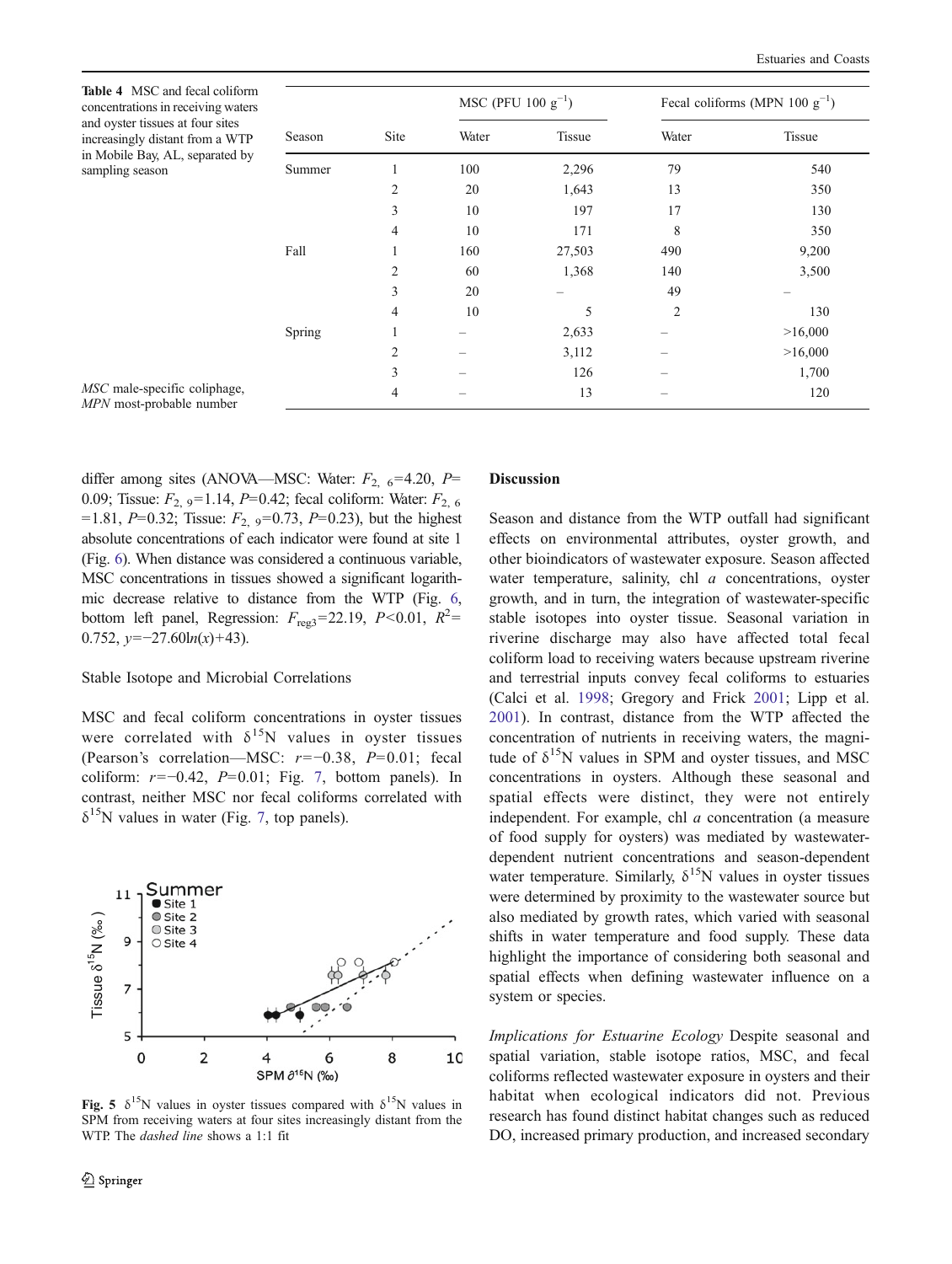<span id="page-8-0"></span>Fig. 6 Concentrations of malespecific coliphage (*MSC*) and fecal coliforms in water (top) and oyster tissue (bottom) at four distances from the WTP outfall (values represent the mean± standard error of summer and fall sampling periods)



production or species loss in areas with high wastewater input (e.g., Carmichael et al. [2004;](#page-10-0) Nixon et al. [2002](#page-10-0); Valiela [2006\)](#page-10-0). While our study is consistent with others in finding elevated nutrients in water closer to the wastewater source (Bowen and Valiela [2001](#page-9-0); Savage [2005](#page-10-0)), nutrient enrichment did not translate to reduced DO, increased chl a concentrations, enhanced oyster growth, or reduced survival with proximity to the WTP outfall. Stable-N isotopes as well as MSC and fecal coliform concentrations in water and oyster tissues, however, showed that the oysters had been exposed to and incorporated particles from WTP effluent. These data point out that wastewater-derived N and microbial contaminants can enter, contribute to, and potentially pass through estuarine food webs without measurably changing habitat, growth and survival of primary consumers. Hence, the relative importance of wastewater-derived particles to estuarine trophic structure or contamination of commercial fishery stocks may be underestimated in areas where the net influence of wastewater input has not prompted substantial changes in habitat quality or species biomass and abundance.

Indicator Function While water samples reflected shortterm variation in wastewater exposure, oyster tissues were a better indicator of wastewater contamination through time. For example, the temporally discrete, unusually light  $\delta^{15}N$ values we captured in SPM during fall at sites 3 and 4 (farthest from the WTP) were not reflected in oyster tissues, suggesting that whatever source contributed to those values was episodic. Water samples, therefore, provided a "snapshot" of local conditions, representing a moment in time. In

Fig. 7 MSC and fecal coliform concentrations in water (top) and oyster tissues (bottom) compared with  $\delta^{15}N$  values in SPM and tissue, respectively, for the summer and fall sampling periods

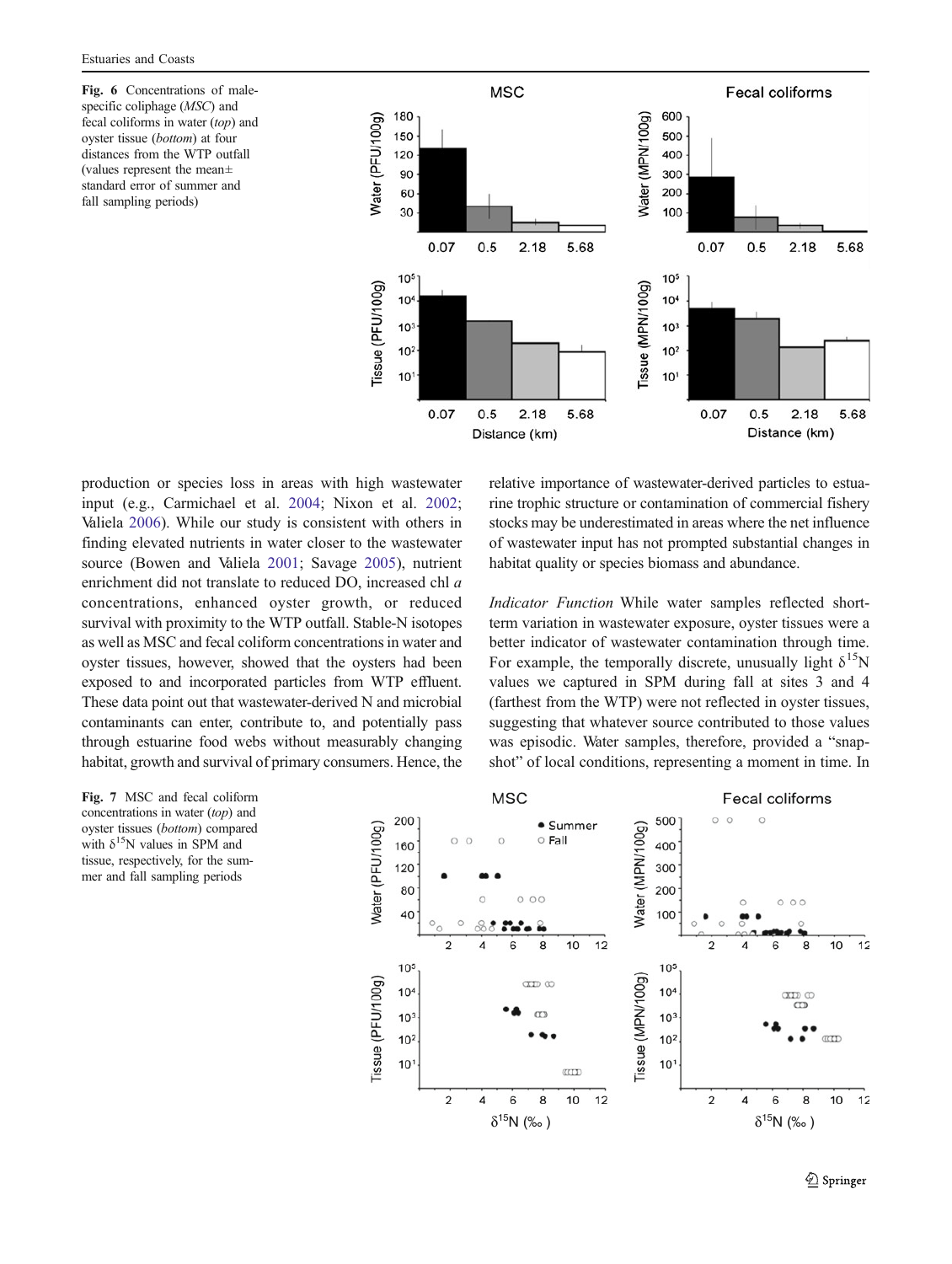<span id="page-9-0"></span>contrast, oysters assimilated N stable isotopes and accumulated microbial indicators through time, which will provide integrative information on conditions in situ on a scale of days to weeks (Burkhardt et al. [1998](#page-10-0); Burkhardt and Calci [2000;](#page-10-0) Daskin et al. [2008\)](#page-10-0). For this reason, stable isotope ratios best indicated wastewater exposure in the summer and fall when oysters were actively feeding on local SPM and growing.

Fecal coliforms also best reflected WTP-derived contaminants during fall and summer, when riverine discharge and the potential for microbial input from alternative sources were low. Consistent with our findings, winter/spring is typically the season of highest riverine discharge to Mobile Bay (Park et al. [2007;](#page-10-0) USGS [2010](#page-10-0)). The long-term mean discharge to the bay is ~1,800 m<sup>3</sup> s<sup>-1</sup>, more than 100 m<sup>3</sup> s<sup>-1</sup> greater than measured during this study, which occurred in a period of drought (Park et al. [2007;](#page-10-0) US Drought Monitor [2007;](#page-10-0) USGS [2010\)](#page-10-0). Riverine discharge did not have a significant effect on N stable isotope ratios or MSC concentrations as evidenced by the similarity among  $\delta^{15}N$  values in SPM and MSC concentrations across seasons (Table [4](#page-7-0)). There is little doubt that riverine discharge contributes microbial load to the downstream estuary year round and more study is needed to quantitatively define the relative contribution of wastewater inputs and riverine discharge. Given that fecal coliform concentrations increase and then drop rapidly after rainfall and discharge events (in less than the biweekly periods we sampled; Chigbu et al. [2005](#page-10-0)) and the Mobile Bay area was experiencing a period of moderate to severe drought during the summer and fall periods sampled (Clark et al. [2008;](#page-10-0) US Drought Monitor [2007\)](#page-10-0), it seems likely that we captured among the lowest possible background riverine contributions possible in the Mobile Bay system. Importantly, these data suggest that the reliability and utility of fecal coliforms to serve as an indicator of point municipal WTP failures may be confounded under typical discharge conditions in Mobile Bay and other water bodies that regularly receive high inputs of riverine discharge.

Unlike the other indicators, MSC showed potential to function effectively to indicate wastewater exposure regardless of season. Like fecal coliforms, MSC is not human specific. Contributions of MSC from municipal wastewater, however, far outweigh animal contributions in most estuaries (Calci et al. [1998\)](#page-10-0). Moreover, when used in conjunction with a source-specific indicator such as N stable isotope ratios, the relationship between microbial contamination and a point wastewater source is strengthened. The positive correlation between MSC concentrations and stable isotope ratios in summer and fall, suggests that combining MSC and stable isotope analysis provided the better option for determining oyster exposure to WTP effluent from specific sources. N stable isotope ratios may be particularly useful to distinguish different types of

wastewater because different levels of processing and delivery result in different isotopic signatures, ranging from light values in effluent from direct discharge facilities to heavier values in groundwater-derived septic inputs (Spies et al. [1989](#page-10-0); Wayland and Hobson [2001;](#page-10-0) Savage [2005\)](#page-10-0).

By combining three independent measures of wastewater influence—traditional oyster ecology, N stable isotope analysis, and microbial indicators—we provide the first data regarding the simultaneous influence of wastewater on ecology and microbe accumulation in a commercially harvested species. Although gross ecological effects of wastewater exposure may be too subtle to detect, wastewater-derived particles may still affect local food webs and the suitability of shellfish stocks for human consumption. Use of multiple indicators of wastewater exposure that are selected to best fit the temporal and spatial scales of interest can significantly improve detection of contaminated shellfish and ecological effects. These improvements are important because direct detection methods for pathogens require multiple specific tests and in many cases remain cumbersome, time consuming, and cost prohibitive while providing no ecological information and little predictive value (Lemarchand et al. [2005](#page-10-0); Girones et al. [2010\)](#page-10-0). In contrast, the multiple indicator approach we describe will inform municipal waste management and urban planning, refine boundaries for harvest area closures, reduce harvest of contaminated shellfish, and provide data for ecological assessments.

Acknowledgments This work was funded by the Dauphin Island Sea Lab, a grant from the National Sea Grant College Program of the US Department of Commerce's National Oceanic and Atmospheric Administration under NOAA Grant NA06OAR4170078 MASGC., the Mississippi-Alabama Sea Grant Consortium (project number R/CEH-28), and the National Science Foundation Research Experience for Undergraduates Program at the Dauphin Island Sea Lab (#OCE-0453973). Thanks to H. Patterson for sharing stable isotope data in SPM and oysters form control sites in Mobile Bay, K. Park and B. Dzwonkowski for guidance in locating and analyzing freshwater discharge data, and J. McCreadie and K. Park for comments on earlier versions of the paper, including statistical analyses. A. Aven, C. Pabody, N. Taylor, M. Ajamian, K. Robinson, L. Barnes, and G. Miller provided field and lab assistance.

### References

- Alexander, C. 1998. Classified shellfish growing waters. State of the coast report, National Oceanographic and Atmospheric Administration.
- American Public Health Association. 1970. Recommended procedures for the examination of seawater and shellfish, 4th edn. Washington: APHA
- Anderson, I.C., M.W. Rhodes, and H.I. Kator. 1983. Seasonal variation in survival of Escherichia coli exposed in situ in membrane diffusion chambers containing filtered and nonfiltered estuarine water. Applied and Environmental Microbiology 45: 1877–1883.
- Bowen, J.L., and I. Valiela. 2001. The ecological effects of urbanization of coastal watersheds: Historical increases in